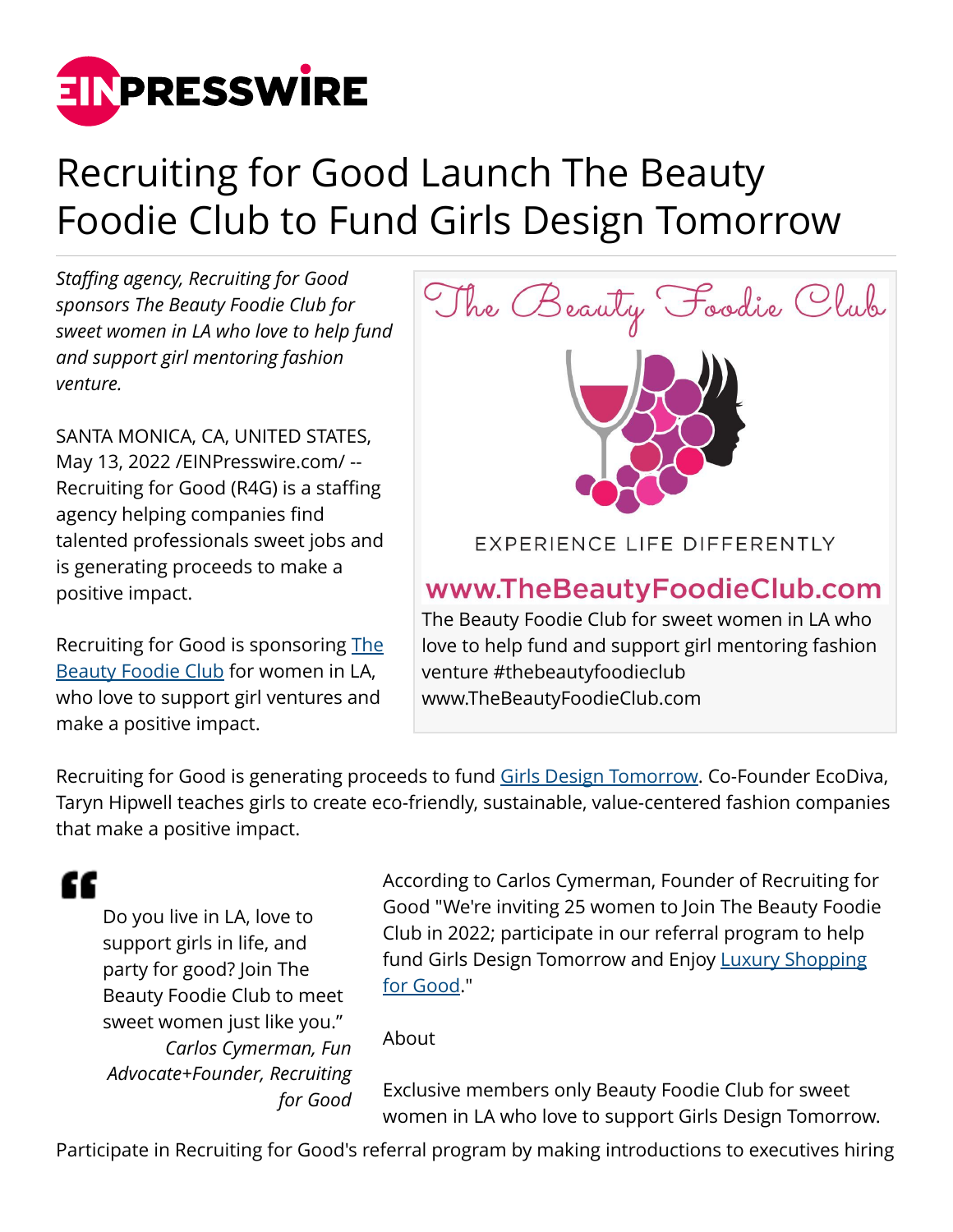professional staff. Club members earn luxury shopping rewards; and enjoy invite only beauty and dining parties. To learn more visit [www.TheBeautyFoodieClub.com](http://www.TheBeautyFoodieClub.com)

In Summer 2022, Recruiting for Good is Launching Girls Design Tomorrow with EcoDiva Taryn Hipwell passion driven ventures that teach girls to create ecofriendly, sustainable, value-centered fashion companies that make a positive impact

## [www.GirlsDesignTomorrow.com](http://www.GirlsDesignTomorrow.com)

Sustainable Fashion Mentoring created and led by Taryn Hipwell. #tarynhipwell [www.TarynHipwell.com](http://www.TarynHipwell.com)

#girlsdesigntomorrow #passion #purpose #play

Recruiting for Good is the only staffing agency helping companies find and hire talented professionals in Accounting/Finance, Engineering, Information Technology, Marketing, and Operations for sweet jobs; and generating proceeds to make a positive impact.

## Candidates and Companies Help



Co-Founder EcoDiva, Taryn Hipwell teaches girls to create eco-friendly, sustainable, value-centered fashion companies that make a positive impact. Girls learn passion, purpose, and play #girlsdesigntomorrow www.GirlsDesignTomorrow.com



Recruiting for Good helps companies find talented professionals sweet jobs and generates proceeds to make a positive impact. #staffingsolutions #makepositiveimpact www.RecruitingforGood.com

Recruiting for Good make a positive impact 20% of our proceeds fund our sweet creative contests, parties, and work programs preparing kids for life to learn more visit [www.RecruitingforGood.com](http://www.RecruitingforGood.com) Hire The Best Talent Today and Make a Positive Impact #landsweetjob #makepositiveimpact #partyforgood

Looking to Land a Sweet Job, and Party for Good...Send us your resume today! Know friends, family members, or co-workers looking to land a sweet job and party for good send resume to Sara@RecruitingforGood.com

Carlos Cymerman Recruiting for Good +1 310-720-8324 [email us here](http://www.einpresswire.com/contact_author/3484775)